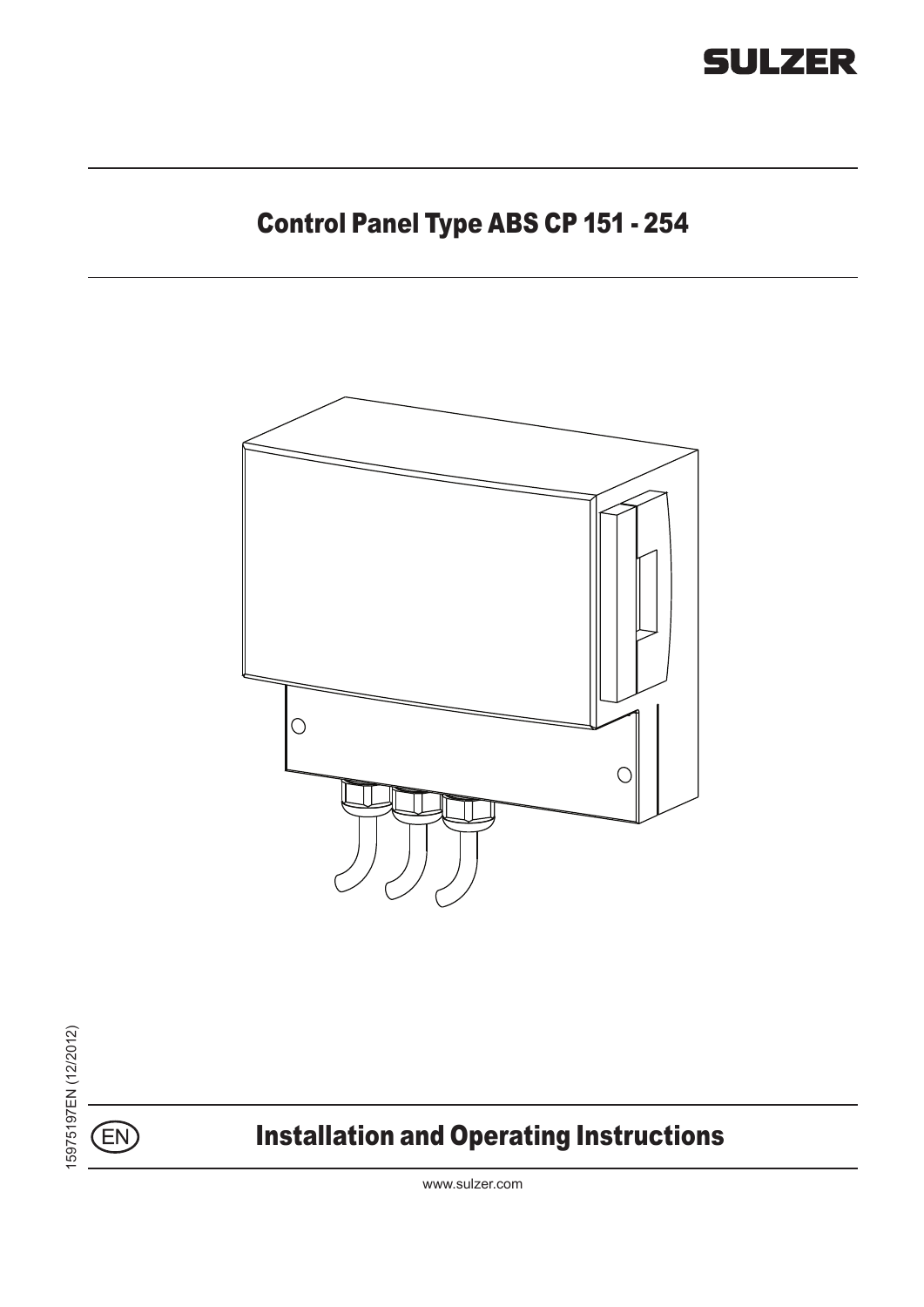#### **Control Panel Type ABS CP**

153

151

254

253

# **Contents**

| 1.                      |  |
|-------------------------|--|
| 1.1                     |  |
| $\overline{2}$          |  |
| 3                       |  |
| $\overline{\mathbf{4}}$ |  |
| 4.1                     |  |
| 4.1.1                   |  |
| 4.1.2                   |  |
| 4.1.3                   |  |
| 4.1.4                   |  |
| 4.1.5                   |  |
| 4.1.6                   |  |
| 4.1.7                   |  |
| 4.1.8                   |  |
| 4.1.9                   |  |
| 4.1.10                  |  |
| 4.1.11                  |  |
| 4.1.12                  |  |
| 5                       |  |
| 5.1                     |  |
| 5.2                     |  |
| 6                       |  |
| $\overline{7}$          |  |
| 8                       |  |
| 8.1                     |  |
|                         |  |

**SULZER**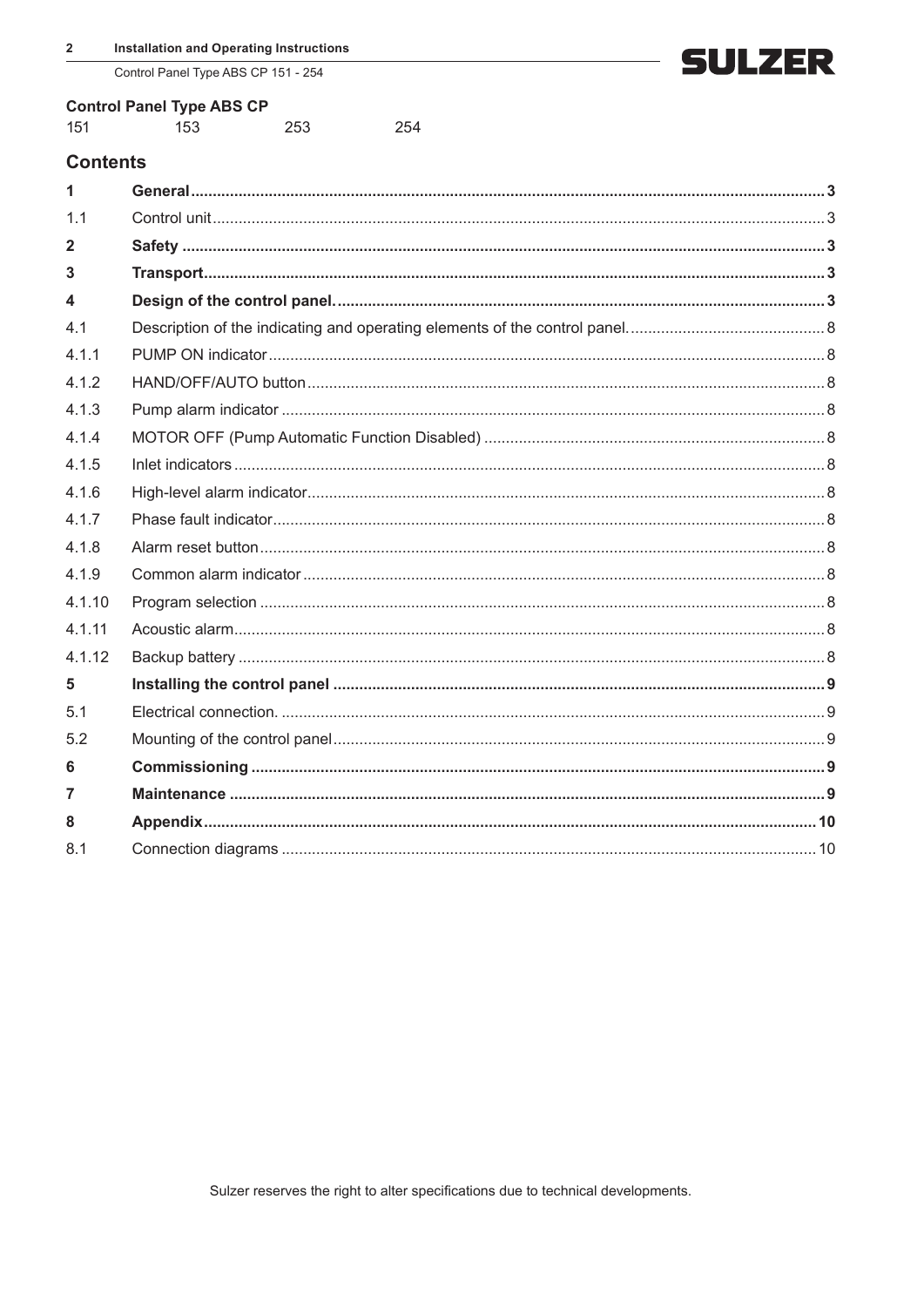# SULZER

# **1 General**

Controllers for use with pneumatic level sensing.

# **1.1 Control unit**

| Part no. | Description | Rated voltage | Dimensions in mm |     |     |  |  |
|----------|-------------|---------------|------------------|-----|-----|--|--|
|          |             |               | Н                | W   |     |  |  |
| 15207080 | CP 151      | 230/1/50      | 185              | 235 | 115 |  |  |
| 15207075 | CP 153      | 230/3/50      | 185              | 235 | 115 |  |  |
| 15207070 | CP 153      | 400/3/50      | 185              | 235 | 115 |  |  |
| 15207060 | CP 253      | 400/3/50      | 185              | 235 | 115 |  |  |
| 15207062 | CP 254      | 400/3/50      | 185              | 235 | 115 |  |  |

# **2 Safety**

The general and specific health and safety hints are described in detail in the separate booklet "Safety Instructions for Sulzer Products Type ABS". If anything is not clear or you have any questions as to safety make certain to contact the manufacturer Sulzer.

# **3 Transport**

During transport the unit should not be dropped or thrown.

# **4 Design of the control panel.**

The pump controllers are supplied in plastic enclosure of protection type IP54.



*Figure 1: Switch box wiring Sanimat 1002*

1134-00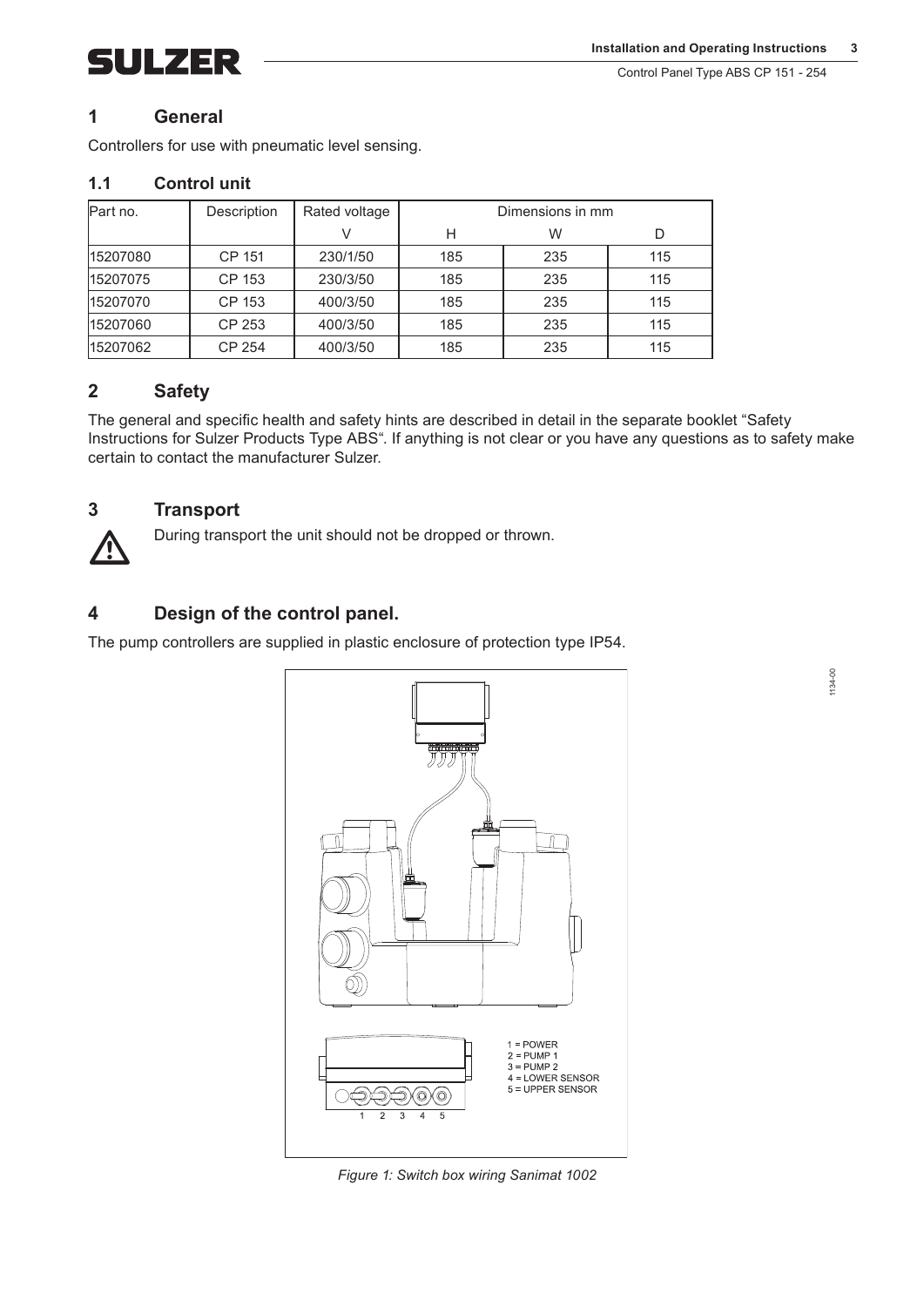

*Figure 2: Operating elements CP 151*

- 1. PUMP ON indicator (green)
- 2. HAND (AUTO) button
- 3. Pump alarm indicator (red)
- 4. 180 mm inlet indicator
- 5. 220 mm inlet indicator
- 6. High-level alarm indicator
- 7. Alarm reset button
- 8. Common alarm indicator
- 9. Acoustic alarm
- 10. Backup battery compartment

**SULZER** 

| <b>Fault Key</b> |    |              |           |              |              |  |  |  |  |
|------------------|----|--------------|-----------|--------------|--------------|--|--|--|--|
| <b>LED</b>       |    | 3            | 6         | 5            | 8)           |  |  |  |  |
| High-level       |    |              | <b>ON</b> |              | <b>BLINK</b> |  |  |  |  |
| Sensor error     |    |              |           | <b>BLINK</b> | ON           |  |  |  |  |
| Max. duty        | ON | <b>BLINK</b> |           |              | <b>BLINK</b> |  |  |  |  |
| Motor protector  |    | <b>ON</b>    |           |              | <b>BLINK</b> |  |  |  |  |

*Figure 3: Fault key CP 151*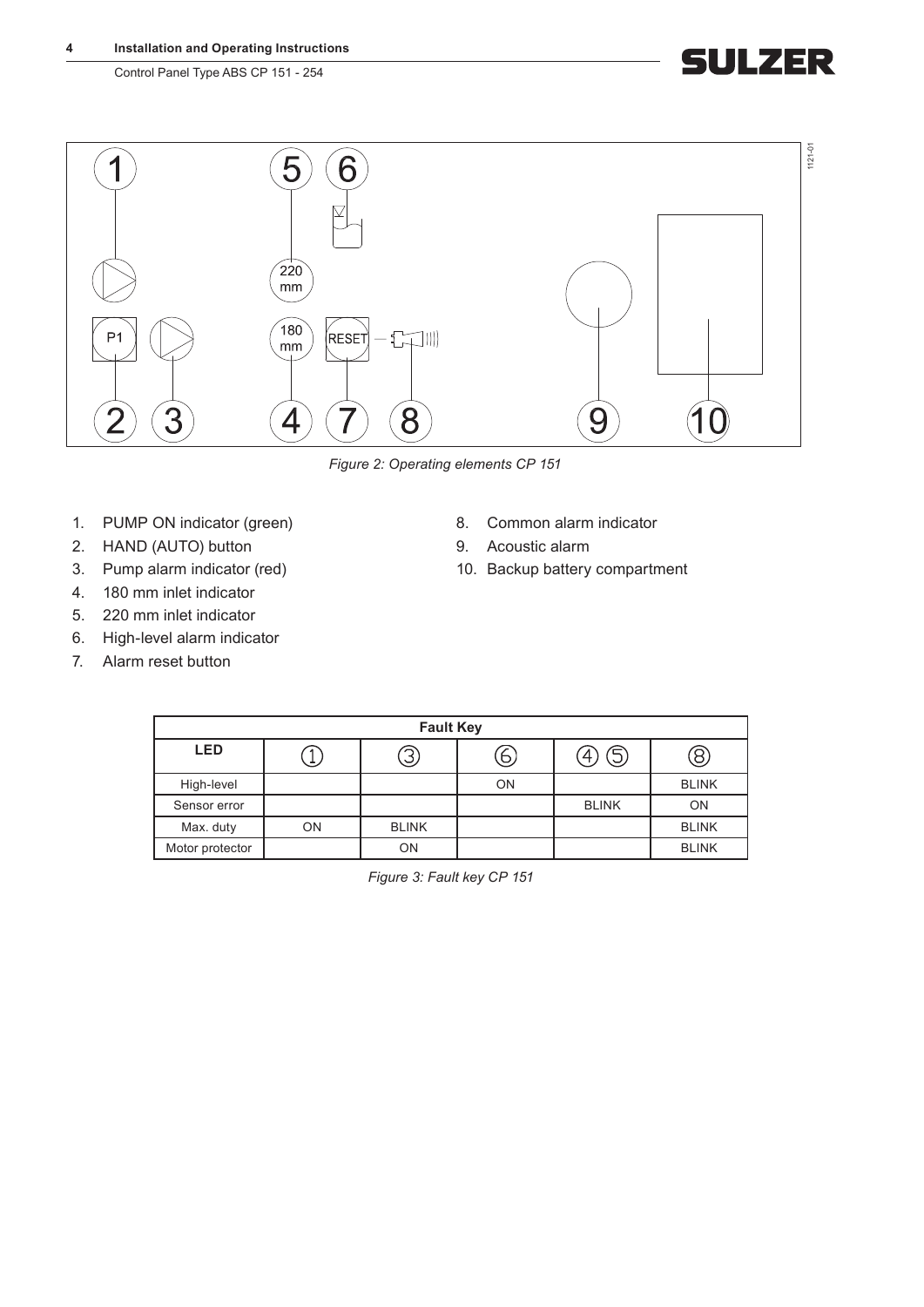#### **Installation and Operating Instructions 5**

#### Control Panel Type ABS CP 151 - 254



*Figure 4: Operating elements CP 153*

- 1. PUMP ON indicator (green)
- 2. HAND (AUTO) button

**SULZER** 

- 3. Pump alarm indicator (red)
- 4. 180 mm inlet indicator
- 5. 220 mm inlet indicator
- 6. High-level alarm indicator
- 7. Phase fault indicator
- 8. Alarm reset button
- 9. Common alarm indicator
- 10. Program selection: A = D-motor, B = D/HD-motor
- 11. Acoustic alarm
- 12. Backup battery compartment

| <b>Fault Key</b> |    |              |           |              |              |              |  |  |  |
|------------------|----|--------------|-----------|--------------|--------------|--------------|--|--|--|
| <b>LED</b>       |    |              | 6         |              | (5<br>4)     | У            |  |  |  |
| High-level       |    |              | <b>ON</b> |              |              | <b>BLINK</b> |  |  |  |
| Sensor error     |    |              |           |              | <b>BLINK</b> | <b>ON</b>    |  |  |  |
| Phase order      |    |              |           | <b>ON</b>    |              | <b>BLINK</b> |  |  |  |
| Phase missing    |    |              |           | <b>BLINK</b> |              | <b>BLINK</b> |  |  |  |
| Max. duty        | ON | <b>BLINK</b> |           |              |              | <b>BLINK</b> |  |  |  |
| Motor protector  |    | ON           |           |              |              | <b>BLINK</b> |  |  |  |

*Figure 5: Fault key CP 153*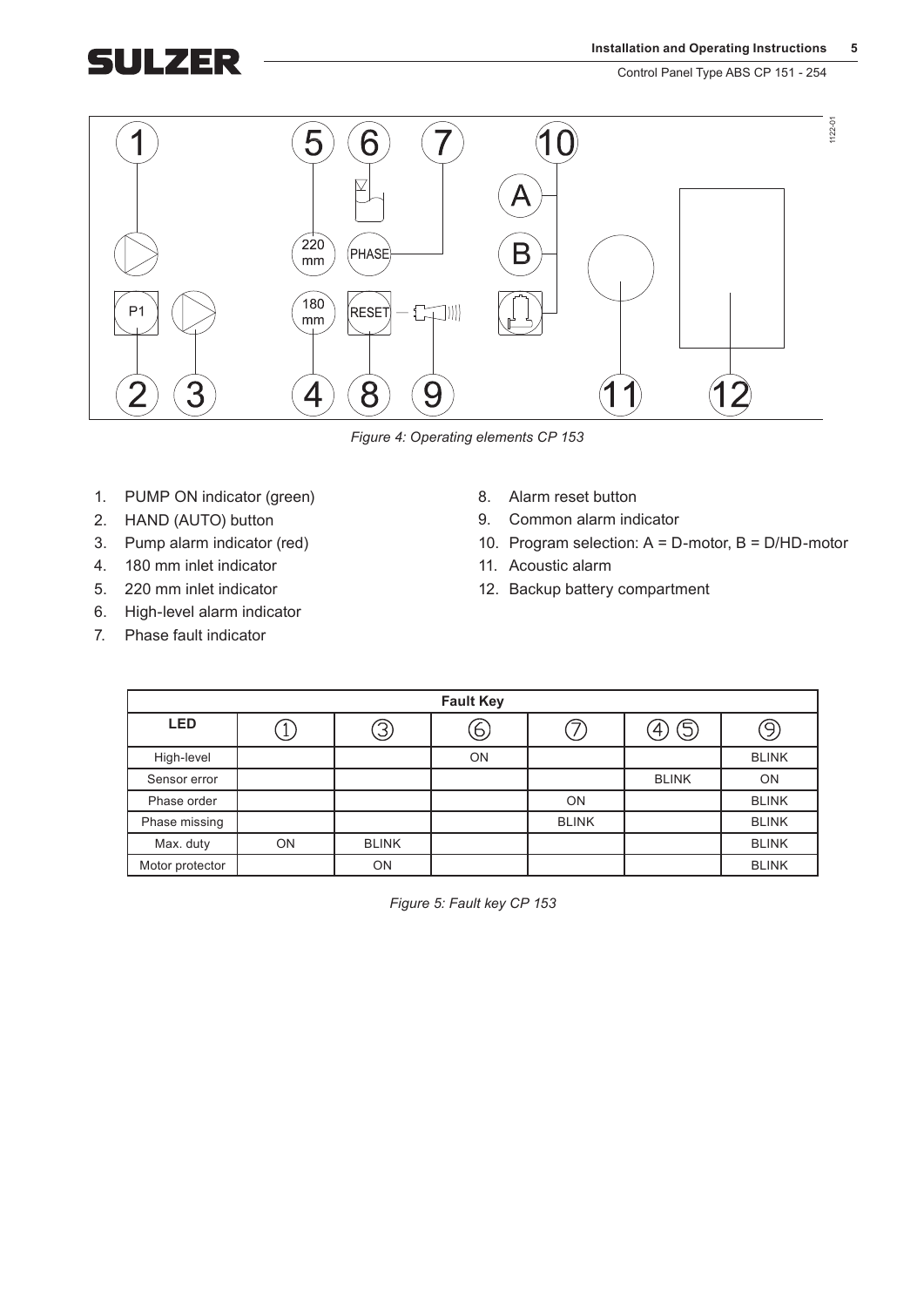# SULZER

Control Panel Type ABS CP 151 - 254



*Figure 6: Operating elements CP 253*

- 1. PUMP ON indicator (green)
- 2. HAND (AUTO) button
- 3. Pump alarm indicator (red)
- 4. MOTOR OFF
- 5. 180 mm inlet indicator
- 6. 220 mm inlet indicator
- 7. 340 mm inlet indicator
- 8. High-level alarm indicator
- 9. Phase fault indicator
- 10. Alarm reset button
- 11. Common alarm indicator
- 12. Program selection: A = D-motor, B = D/HD-motor
- 13. Acoustic alarm
- 14. Backup battery compartment

| <b>Fault Key</b> |           |              |    |              |              |              |  |  |  |
|------------------|-----------|--------------|----|--------------|--------------|--------------|--|--|--|
| <b>LED</b>       |           |              | 8  | 9            | 6)           |              |  |  |  |
| High-level       |           |              | ON |              |              | <b>BLINK</b> |  |  |  |
| Sensor error     |           |              |    |              | <b>BLINK</b> | <b>ON</b>    |  |  |  |
| Phase order      |           |              |    | ON           |              | <b>BLINK</b> |  |  |  |
| Phase missing    |           |              |    | <b>BLINK</b> |              | <b>ON</b>    |  |  |  |
| Max. duty        | <b>ON</b> | <b>BLINK</b> |    |              |              | <b>BLINK</b> |  |  |  |
| Motor protector  |           | ON           |    |              |              | <b>BLINK</b> |  |  |  |

*Figure 7: Fault key CP 253*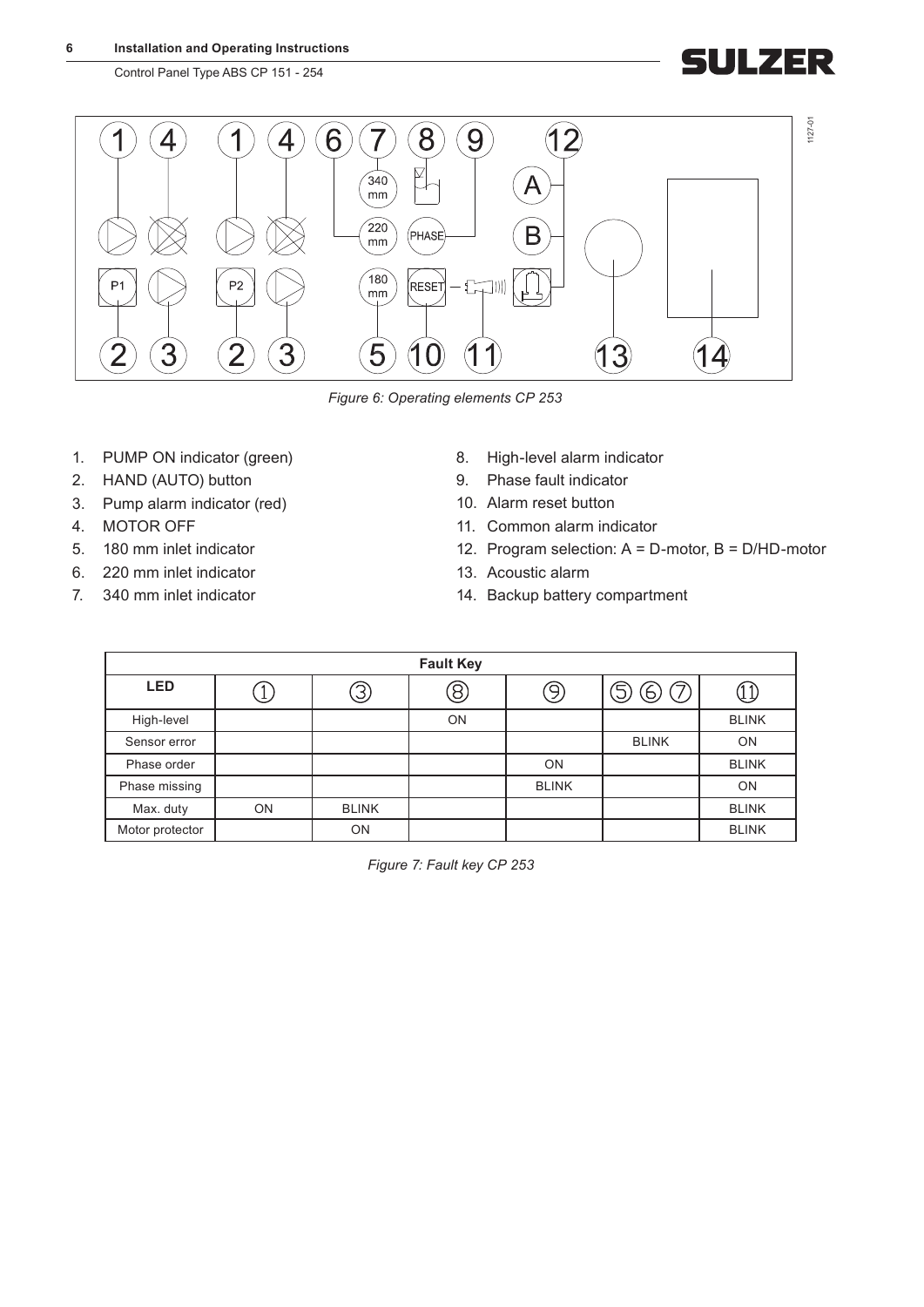#### **Installation and Operating Instructions 7**

Control Panel Type ABS CP 151 - 254





*Figure 8: Operating elements CP 254*

- 1. PUMP ON indicator (green)
- 2. HAND (AUTO) button
- 3. Pump alarm indicator (red)
- 4. MOTOR OFF
- 5. 250 mm inlet indicator
- 6. 470 mm inlet indicator
- 7. High-level alarm indicator
- 8. Phase fault indicator
- 9. Alarm reset button
- 10. Common alarm indicator
- 11. Program selection: A = HD-motor, B = XD-motor
- 12. Acoustic alarm
- 13. Backup battery compartment

| <b>Fault Key</b> |    |              |           |              |              |              |  |  |  |
|------------------|----|--------------|-----------|--------------|--------------|--------------|--|--|--|
| <b>LED</b>       |    |              |           | $\circledS$  | $\odot$      |              |  |  |  |
| High-level       |    |              | <b>ON</b> |              |              | <b>BLINK</b> |  |  |  |
| Sensor error     |    |              |           |              | <b>BLINK</b> | ON           |  |  |  |
| Phase order      |    |              |           | <b>ON</b>    |              | <b>BLINK</b> |  |  |  |
| Phase missing    |    |              |           | <b>BLINK</b> |              | ON           |  |  |  |
| Max. duty        | ON | <b>BLINK</b> |           |              |              | <b>BLINK</b> |  |  |  |
| Motor protector  |    | 0N           |           |              |              | <b>BLINK</b> |  |  |  |

*Figure 9: Fault key CP 254*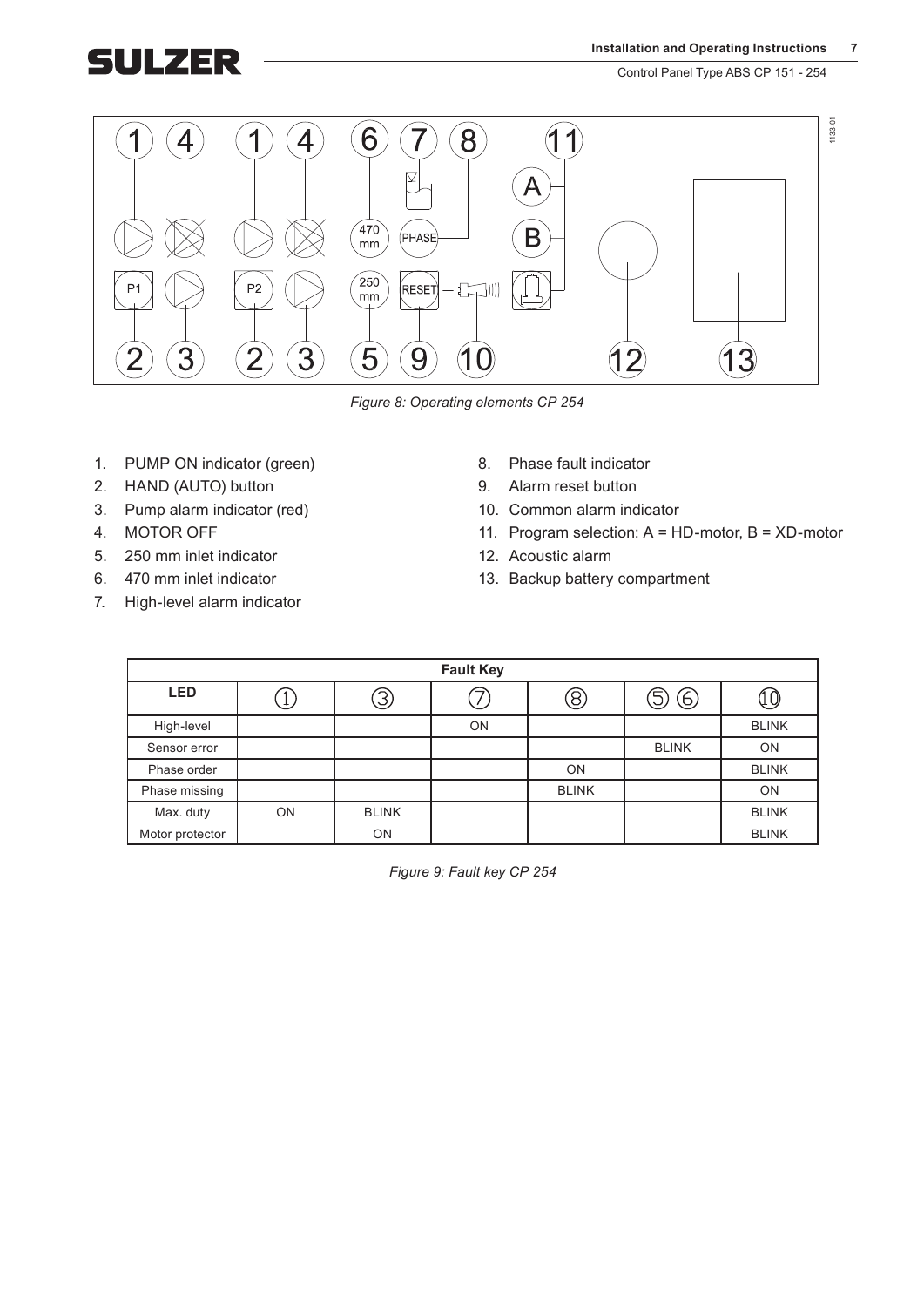#### **8 Installation and Operating Instructions**

Control Panel Type ABS CP 151 - 254

# 51 II 7 ER

## **4.1 Description of the indicating and operating elements of the control panel.**

#### **4.1.1 PUMP ON indicator**

The PUMP ON indicator (green) will light when the pump is running.

#### **4.1.2 HAND/OFF/AUTO button**

When the hand/auto button is pressed the pump will run. The pump on indicator will light. When the button is released the pump is in automatic mode. In automatic mode the pump is controlled by the pneumatic level sensor. In addition the pump controller is programmed to activate the pump every 24 hours regardless of water level.

#### **4.1.3 Pump alarm indicator**

The pump alarm indicator (red) will light when there is a pump fault.

#### **4.1.4 MOTOR OFF (Pump Automatic Function Disabled)**

This indicator illuminates if the pump's automatic function is disabled. The automatic function is disabled by pressing the reset button and either pump 1 or pump 2 button together. To re-enable the automatic function repeat the procedure.

#### **4.1.5 Inlet indicators**

If the 180 mm tank inlet port is used, press and hold the reset button for 5 seconds until the 180 mm light activates (180 mm is set at the manufacturer).

If the 220 mm tank inlet port is used, press and hold the reset button for 5 seconds until the 220 mm light activates.

If the 340 mm tank inlet port is used, press and hold the reset button for 5 seconds repeatedly until the 340 mm inlet light activates.

If the 250 mm tank inlet port is used, press and hold the reset button for 5 seconds until the 250 mm light activates (250 mm is set at the manufacturer).

If the 470 mm tank inlet port is used press and hold the reset button for 5 seconds until the 470 mm light activates.

#### **4.1.6 High-level alarm indicator**

The high level alarm indicator will light when the water level in the lifting station is too high.

#### **4.1.7 Phase fault indicator**

The phase fault indicator will light when there is a fault with the three phase power supply (not for CP151).

#### **4.1.8 Alarm reset button**

The alarm reset button is used to reset the control panel when a fault is indicated. If the fault remains the common alarm indicator will stop flashing and will permanently illuminate If this happens, contact your local Sulzer service center.

### **4.1.9 Common alarm indicator**

The common alarm indicator will flash (Red) when a new alarm occurs.

#### **4.1.10 Program selection**

Press  $\left[\text{Res}\right]$  and  $\left(\begin{matrix} 1 \\ 1 \end{matrix}\right)$  to change program.

### **4.1.11 Acoustic alarm**

The acoustic alarm will sound when a fault occurs.

#### **4.1.12 Backup battery**

In the case of loss of power to the control panel the 9V PP3 NiMH backup battery will activate the alarm (not included).



Risk of explosion if battery is incorrectly replaced.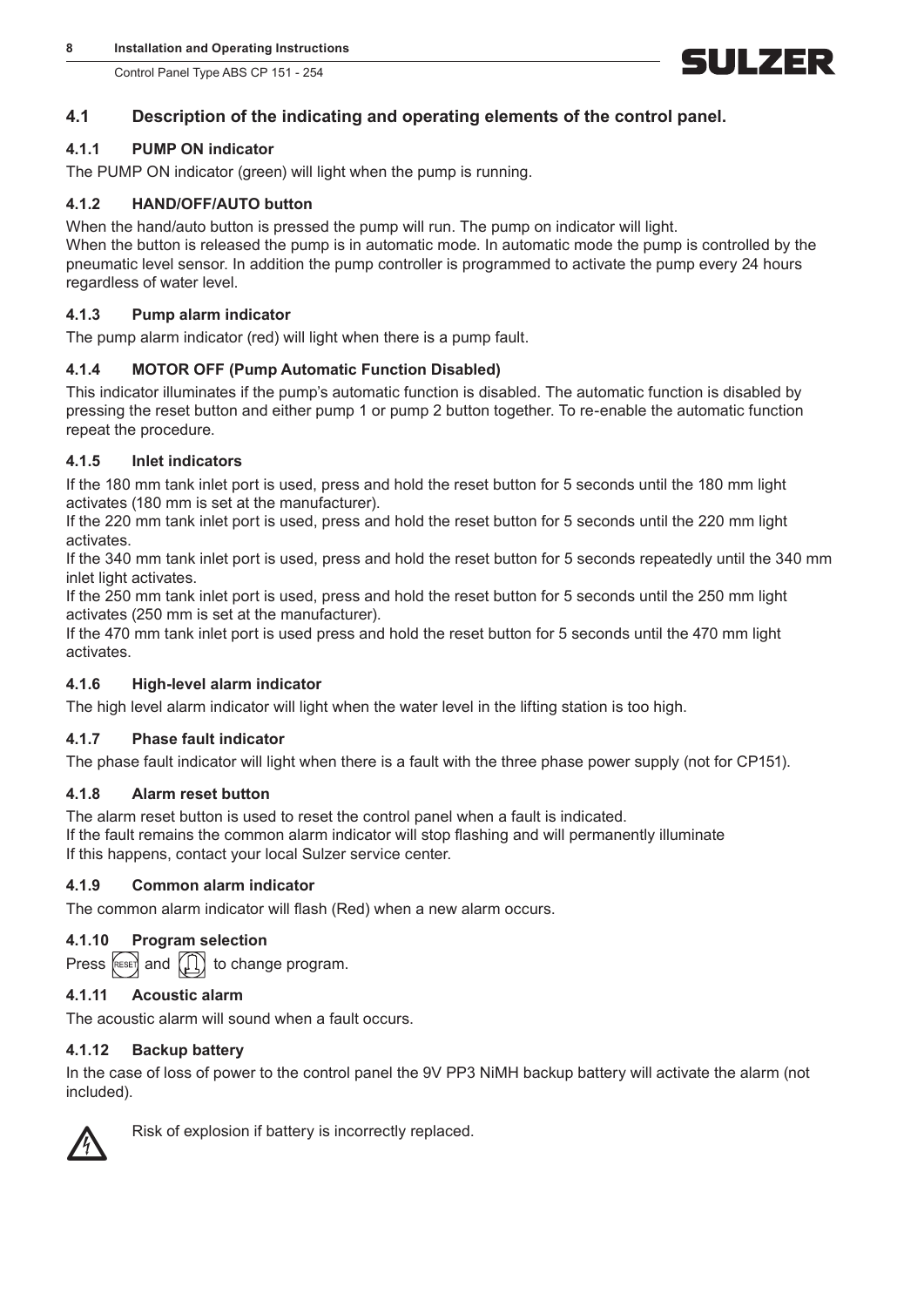

## **5 Installing the control panel**

#### **5.1 Electrical connection.**

Isolate at mains before opening the control panel.

Before starting up the unit, a qualified person should check that all necessary electrical protective devices are present. Earthing, neutral line, earth leakage circuit breaker, etc. must comply with the regulations of your local electricity board and a qualified person should check that they are functioning correctly.

#### *ATTENTION The power supply system on site must comply with VDE or other local regulations with regard to cross-sectional area and maximum voltage drop. The voltage stated on the nameplate of the pump must correspond to that of the mains*

The power supply cable must be protected by an adequately dimensioned slow-blow fuse corresponding to the rated power of the pump

#### **5.2 Mounting of the control panel**

#### *ATTENTION The control panel should be fitted above possible flood level in a well ventilated room and in an easily accessible position. Protection Class of the control unit is IP 54.*

The control panel should be secured at all fixing points. The fixing holes are accessible after unscrewing the lower housing cover.

#### *ATTENTION Do not drill through the housing of the control panel itself.*

### **6 Commissioning**



The safety hints in the previous sections must be observed!

Before commissioning the unit should be checked and a functional test carried out. Particular attention should be paid to the following:

- Have the electrical connections been carried out in accordance with regulations?
- Is the direction of rotation correct even if run via an emergency generator?
- Has the venting of the collection tank been installed in accordance with regulations?

#### *ATTENTION After the control panel has been commissioned, the unit is run in AUTOMATIC mode.*

#### **7 Maintenance**



Before commencing any maintenance work the unit should be completely disconnected from the<br>mains by a qualified person and care should be taken that it cannot be inadvertently switched bad mains by a qualified person and care should be taken that it cannot be inadvertently switched back on.



When carrying out any repair or maintenance work, the safety regulations covering work in enclosed<br>areas of sewage installations as well as good general technical pratices should be followed. areas of sewage installations as well as good general technical pratices should be followed.

*NOTE The maintenance hints given here are not designed for "do-it-yourself" repairs as special technical knowledge is required.*

*NOTE A maintenance contract with our Service Department will guarantee you the best technical service under all circumstances.*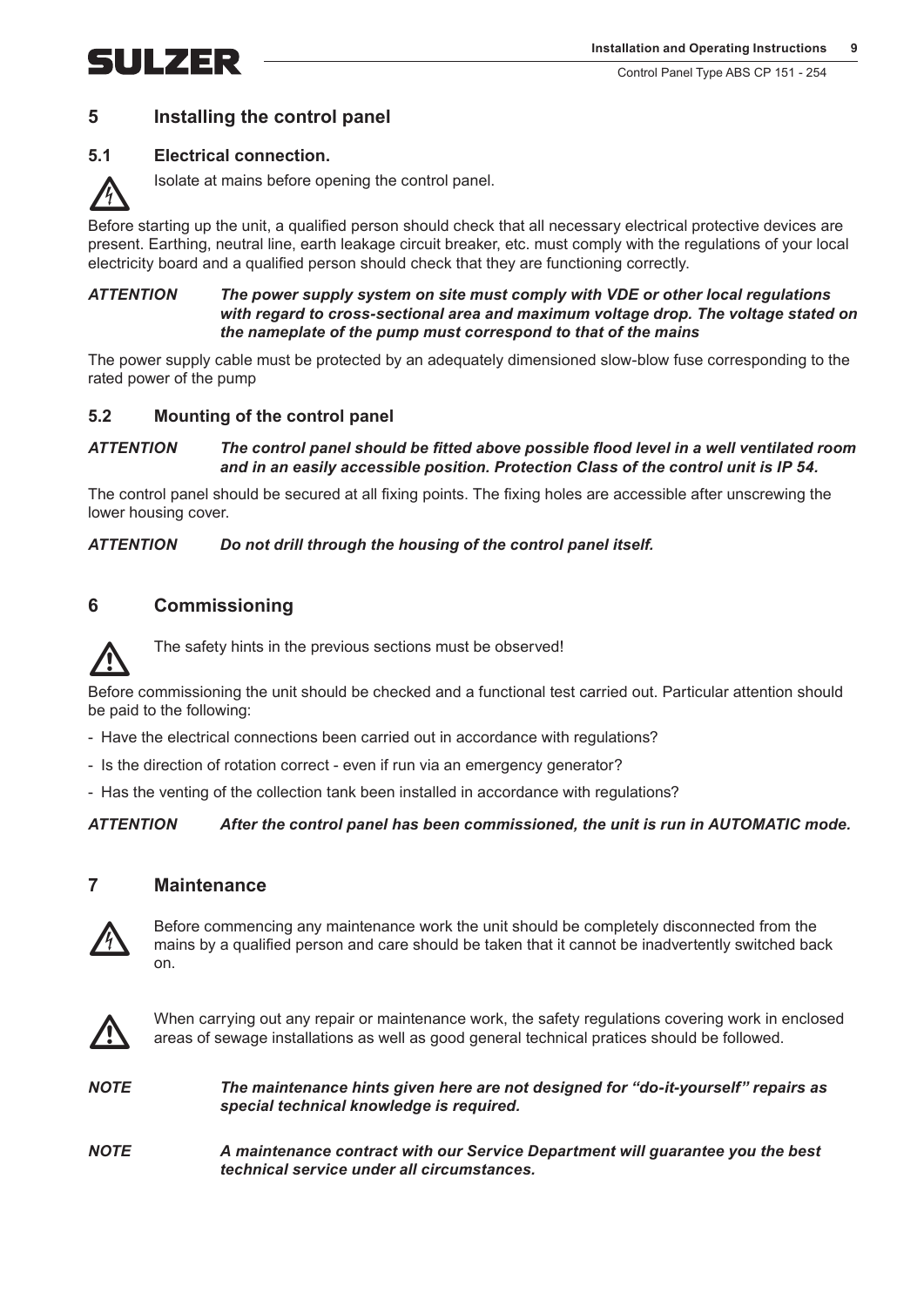# **8 Appendix**

## **8.1 Connection diagrams**



51 II 7 FR

#### *Figure 10: Pump connections CP 151*



*Figure 11: Pump connections CP 153 (230 V - three phase)*

| 01                                 | 02 | 03 | 04             | 05                                         | 06            | 07                                      | 08      | 09      | 10    | 11      | 12       | 1124-01-400\<br>Alarm relay  |
|------------------------------------|----|----|----------------|--------------------------------------------|---------------|-----------------------------------------|---------|---------|-------|---------|----------|------------------------------|
| $\overline{\mathbb{Q}}$<br>Neutral | 뿐  | 뿐  | pare<br>Ū<br>뿐 | (11)<br>υ<br>-<br>$\overline{\phantom{0}}$ | (1)<br>$\sim$ | $\widehat{H}$<br>$\geq$<br>.≥<br>$\sim$ | Unused) | Unused) | nused | Unused) | (Unused) | mode<br>ēu<br>Aā<br>Sou<br>z |
|                                    |    |    |                |                                            | to pump       |                                         |         |         |       |         | 400 V    | Pump connections CP 153      |

*Figure 12: Pump connections CP 153 (400 V)*



*Figure 13: Pump connections CP 253 & CP 254*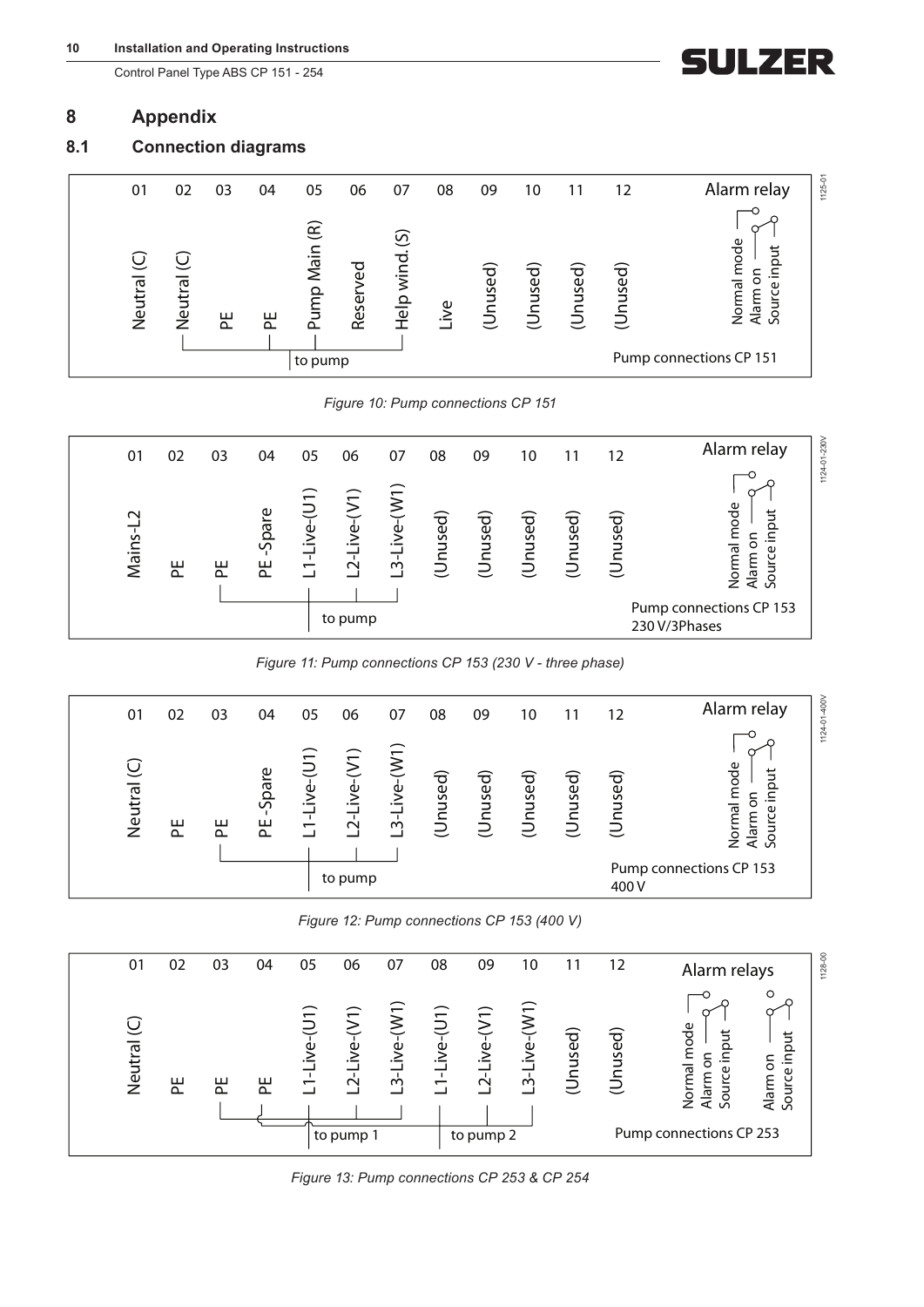